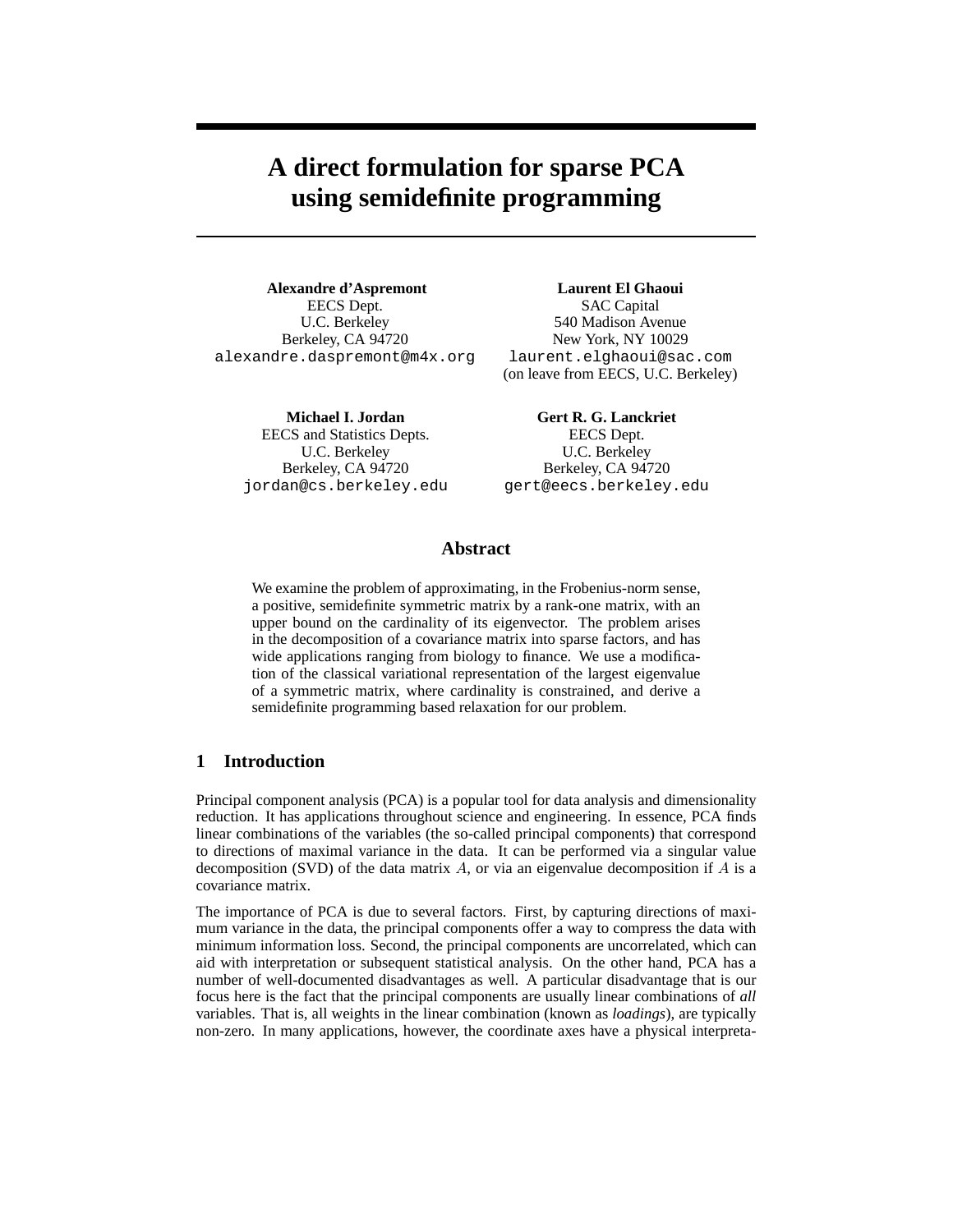tion; in biology for example, each axis might correspond to a specific gene. In these cases, the interpretation of the principal components would be facilitated if these components involve very few non-zero loadings (coordinates). Moreover, in certain applications, e.g., financial asset trading strategies based on principal component techniques, the sparsity of the loadings has important consequences, since fewer non-zero loadings imply fewer fixed transaction costs.

It would thus be of interest to be able to discover "sparse principal components", i.e., sets of sparse vectors spanning a low-dimensional space that explain most of the variance present in the data. To achieve this, it is necessary to sacrifice some of the explained variance and the orthogonality of the principal components, albeit hopefully not too much.

Rotation techniques are often used to improve interpretation of the standard principal components [1]. [2] considered simple principal components by restricting the loadings to take values from a small set of allowable integers, such as  $0, 1$ , and  $-1$ . [3] propose an ad hoc way to deal with the problem, where the loadings with small absolute value are thresholded to zero. We will call this approach "simple thresholding." Later, a method called SCoTLASS was introduced by [4] to find modified principal components with possible zero loadings. In [5] a new approach, called sparse PCA (SPCA), was proposed to find modified components with zero loadings, based on the fact that PCA can be written as a regression-type optimization problem. This allows the application of LASSO [6], a penalization technique based on the  $L_1$  norm.

In this paper, we propose a direct approach (called DSPCA in what follows) that improves the sparsity of the principal components by directly incorporating a sparsity criterion in the PCA problem formulation and then relaxing the resulting optimization problem, yielding a convex optimization problem. In particular, we obtain a convex semidefinite programming (SDP) formulation.

SDP problems can be solved in polynomial time via general-purpose interior-point methods [7], and our current implementation of DSPCA makes use of these general-purpose methods. This suffices for an initial empirical study of the properties of DSPCA and for comparison to the algorithms discussed above on problems of small to medium dimensionality. For high-dimensional problems, the general-purpose methods are not viable and it is necessary to attempt to exploit special structure in the problem. It turns out that our problem can be expressed as a special type of saddle-point problem that is well suited to recent specialized algorithms, such as those described in [8, 9]. These algorithms offer a significant reduction in computational time compared to generic SDP solvers. In the current paper, however, we restrict ourselves to an investigation of the basic properties of DSPCA on problems for which the generic methods are adequate.

Our paper is structured as follows. In Section 2, we show how to efficiently derive a sparse rank-one approximation of a given matrix using a semidefinite relaxation of the sparse PCA problem. In Section 3, we derive an interesting robustness interpretation of our technique, and in Section 4 we describe how to use this interpretation in order to decompose a matrix into sparse factors. Section 5 outlines different algorithms that can be used to solve the problem, while Section 6 presents numerical experiments comparing our method with existing techniques.

#### **Notation**

Here,  $S<sup>n</sup>$  is the set of symmetric matrices of size *n*. We denote by 1 a vector of ones, while Card(x) is the cardinality (number of non-zero elements) of a vector x. For  $X \in$  $\mathbf{S}^n$ ,  $||X||_F$  is the Frobenius norm of X, i.e.,  $||X||_F = \sqrt{\text{Tr}(X^2)}$ , and by  $\lambda^{\max}(X)$  the maximum eigenvalue of X, while  $|X|$  is the matrix whose elements are the absolute values of the elements of X.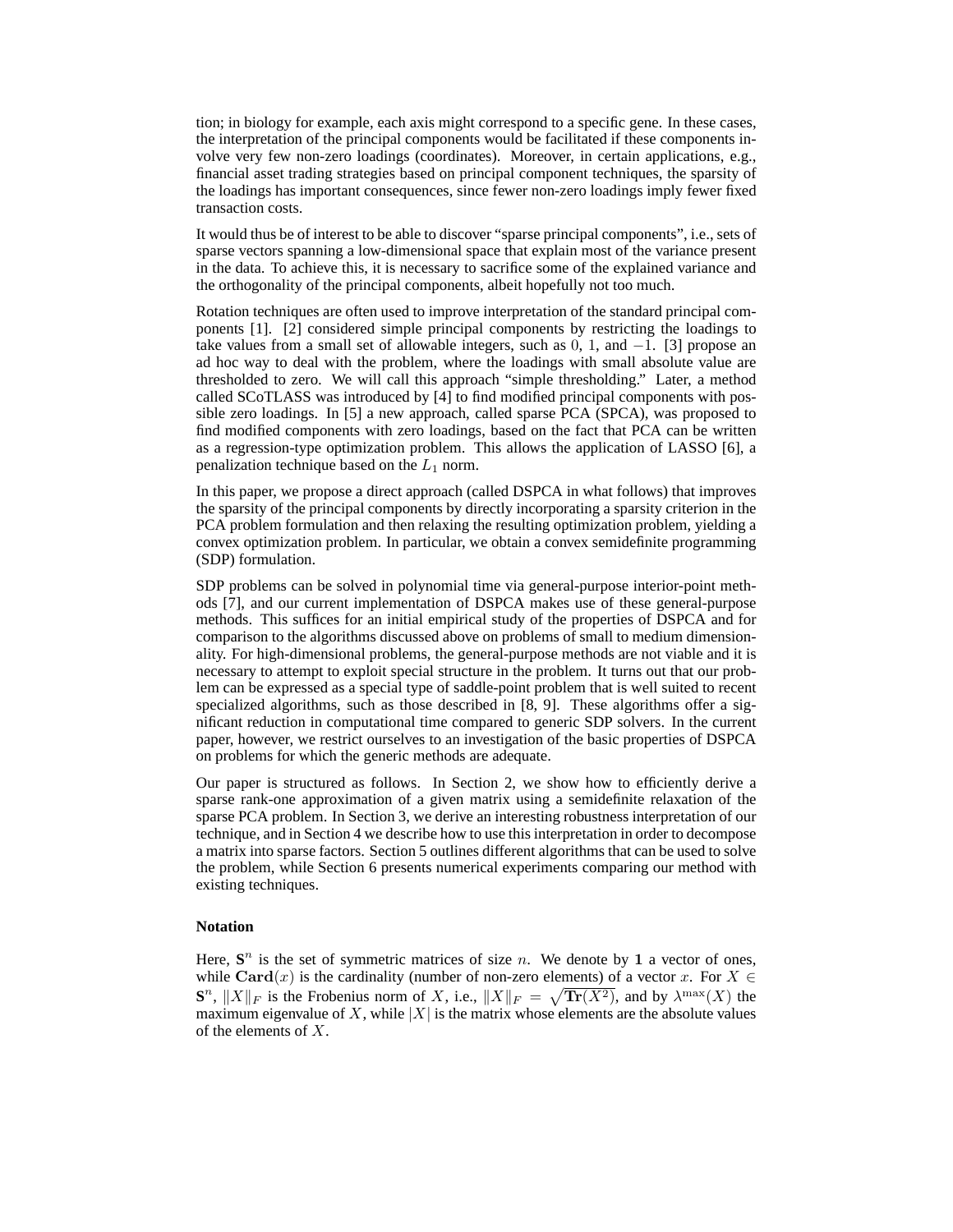## **2 Sparse eigenvectors**

In this section, we derive a semidefinite programming (SDP) relaxation for the problem of approximating a symmetric matrix by a rank one matrix with an upper bound on the cardinality of its eigenvector. We first reformulate this as a variational problem, we then obtain a lower bound on its optimal value via an SDP relaxation (we refer the reader to [10] for an overview of semidefinite programming).

Let  $A \in S^n$  be a given  $n \times n$  positive semidefinite, symmetric matrix and k be an integer with  $1 \leq k \leq n$ . We consider the problem:

$$
\Phi_k(A) := \min_{\text{subject to}} \quad \|A - xx^T\|_F
$$
  

$$
\text{Card}(x) \le k,
$$
 (1)

in the variable  $x \in \mathbb{R}^n$ . We can solve instead the following equivalent problem:

$$
\Phi_k^2(A) = \min_{\text{subject to}} \quad \begin{array}{l} \|A - \lambda x x^T\|_F^2\\ \|x\|_2 = 1, \ \lambda \ge 0, \\ \text{Card}(x) \le k, \end{array}
$$

in the variable  $x \in \mathbb{R}^n$  and  $\lambda \in \mathbb{R}$ . Minimizing over  $\lambda$ , we obtain:

$$
\Phi_k^2(A) = ||A||_F^2 - \nu_k(A),
$$

where

$$
\nu_k(A) := \max_{\text{subject to}} \n\begin{aligned}\n& x^T A x \\
& \|x\|_2 = 1 \\
& \text{Card}(x) \le k.\n\end{aligned}\n\tag{2}
$$

To compute a semidefinite relaxation of this program (see [10], for example), we rewrite (2) as:

$$
\nu_k(A) := \max_{\text{subject to}} \operatorname{Tr}(AX) \n\operatorname{Card}(X) = 1 \n\operatorname{Card}(X) \le k^2 \nX \succeq 0, \operatorname{Rank}(X) = 1,
$$
\n(3)

in the symmetric, matrix variable  $X \in \mathbf{S}^n$ . Indeed, if X is a solution to the above problem, then  $X \succeq 0$  and  $\text{Rank}(X) = 1$  means that we have  $X = xx^T$ , and  $\text{Tr}(X) = 1$  implies that  $||x||_2 = 1$ . Finally, if  $X = xx^T$  then  $\text{Card}(X) \le k^2$  is equivalent to  $\text{Card}(x) \le k$ . Naturally, problem (3) is still non-convex and very difficult to solve, due to the rank and cardinality constraints. Since for every  $u \in \mathbb{R}^p$ ,  $\text{Card}(u) = q$  implies  $||u||_1 \le \sqrt{q}||u||_2$ , we can replace the non-convex constraint Card $(X) \leq k^2$ , by a weaker but convex one:  $1^T |X|1 \le k$ , where we have exploited the property that  $||X||_F = \sqrt{x^T x} = 1$  when  $X = xx^T$  and  $Tr(X) = 1$ . If we also drop the rank constraint, we can form a relaxation of (3) and (2) as:

$$
\overline{\nu}_k(A) := \max_{\text{subject to}} \frac{\text{Tr}(AX)}{\text{Tr}(X) = 1} \tag{4}
$$
\n
$$
\frac{\mathbf{1}^T |X| \mathbf{1} \le k}{X \succeq 0},
$$

which is a semidefinite program (SDP) in the variable  $X \in \mathbf{S}^n$ , where k is an integer parameter controlling the sparsity of the solution. The optimal value of this program will be an upper bound on the optimal value  $v_k(a)$  of the variational program in (2), hence it gives a lower bound on the optimal value  $\Phi_k(A)$  of the original problem (1). Finally, the optimal solution  $X$  will not always be of rank one but we can truncate it and keep only its dominant eigenvector x as an approximate solution to the original problem  $(1)$ . In Section 6 we show that in practice the solution  $X$  to (4) tends to have a rank very close to one, and that its dominant eigenvector is indeed sparse.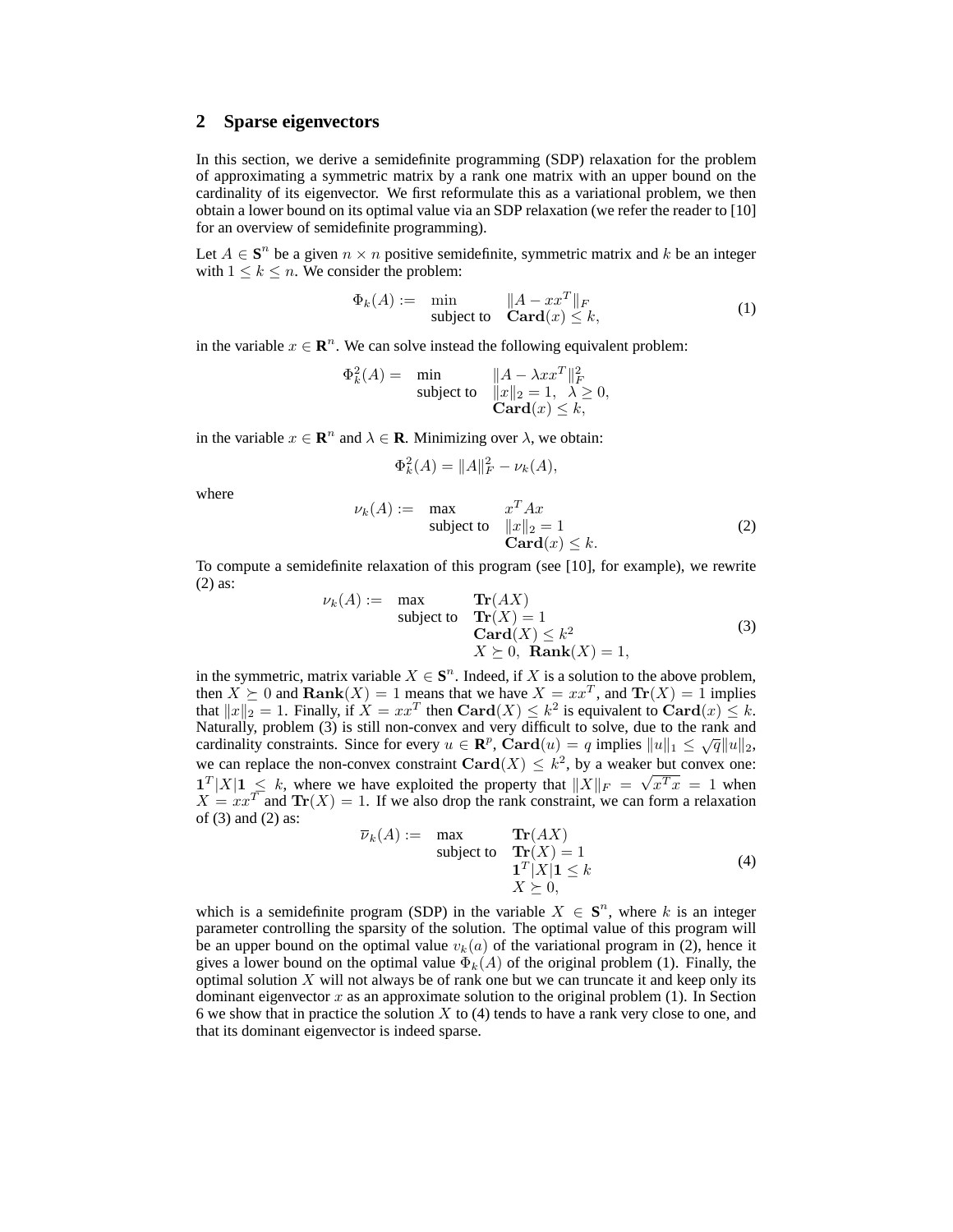# **3 A robustness interpretation**

In this section, we show that problem (4) can be interpreted as a robust formulation of the maximum eigenvalue problem, with additive, component-wise uncertainty in the matrix A. We again assume  $\vec{A}$  to be symmetric and positive semidefinite. In the previous section, we considered in (2) a cardinality-constrained variational formulation of the maximum eigenvalue problem. Here we look at a small variation where we penalize the cardinality and solve:

$$
\begin{array}{ll}\n\max & x^T A x - \rho \operatorname{\mathbf{Card}}^2(x) \\
\text{subject to} & \|x\|_2 = 1,\n\end{array}
$$

in the variable  $x \in \mathbb{R}^n$ , where the parameter  $\rho > 0$  controls the size of the penalty. Let us remark that we can easily move from the constrained formulation in (4) to the penalized form in (5) by duality. This problem is again non-convex and very difficult to solve. As in the last section, we can form the equivalent program:

$$
\begin{array}{ll}\n\max & \mathbf{Tr}(AX) - \rho \mathbf{Card}(X) \\
\text{subject to} & \mathbf{Tr}(X) = 1 \\
& X \succeq 0, \mathbf{Rank}(X) = 1,\n\end{array}
$$

in the variable  $X \in \mathbf{S}^n$ . Again, we get a relaxation of this program by forming:

max  
\nsubject to 
$$
\text{Tr}(AX) - \rho \mathbf{1}^T |X| \mathbf{1}
$$
\n
$$
X \succeq 0,
$$
\n(5)

which is a semidefinite program in the variable  $X \in \mathbf{S}^n$ , where  $\rho > 0$  controls the penalty size. We can rewrite this last problem as:

$$
\max_{X \succeq 0, \text{Tr}(X) = 1} \ \min_{|U_{ij}| \le \rho} \text{Tr}(X(A + U)) \tag{6}
$$

and we get a dual to (5) as:

$$
\min_{\text{subject to}} \quad \begin{array}{ll} \lambda^{\max}(A+U) \\ |U_{ij}| \le \rho, \quad i,j = 1,\dots, n, \end{array} \tag{7}
$$

which is a maximum eigenvalue problem with variable  $U \in \mathbb{R}^{n \times n}$ . This gives a natural robustness interpretation to the relaxation in (5): it corresponds to a worst-case maximum eigenvalue computation, with component-wise bounded noise of intensity  $\rho$  on the matrix coefficients.

## **4 Sparse decomposition**

Here, we use the results obtained in the previous two sections to describe a sparse equivalent to the PCA decomposition technique. Suppose that we start with a matrix  $A_1 \in S^n$ , our objective is to decompose it in factors with target sparsity k. We solve the relaxed problem in (4):

$$
\begin{array}{ll}\n\text{max} & \mathbf{Tr}(A_1 X) \\
\text{subject to} & \mathbf{Tr}(X) = 1 \\
& \mathbf{1}^T |X| \mathbf{1} \le k \\
& X \ge 0,\n\end{array}
$$

to get a solution  $X_1$ , and truncate it to keep only the dominant (sparse) eigenvector  $x_1$ . Finally, we deflate  $A_1$  to obtain

$$
A_2 = A_1 - (x_1^T A_1 x_1) x_1 x_1^T,
$$

and iterate to obtain further components.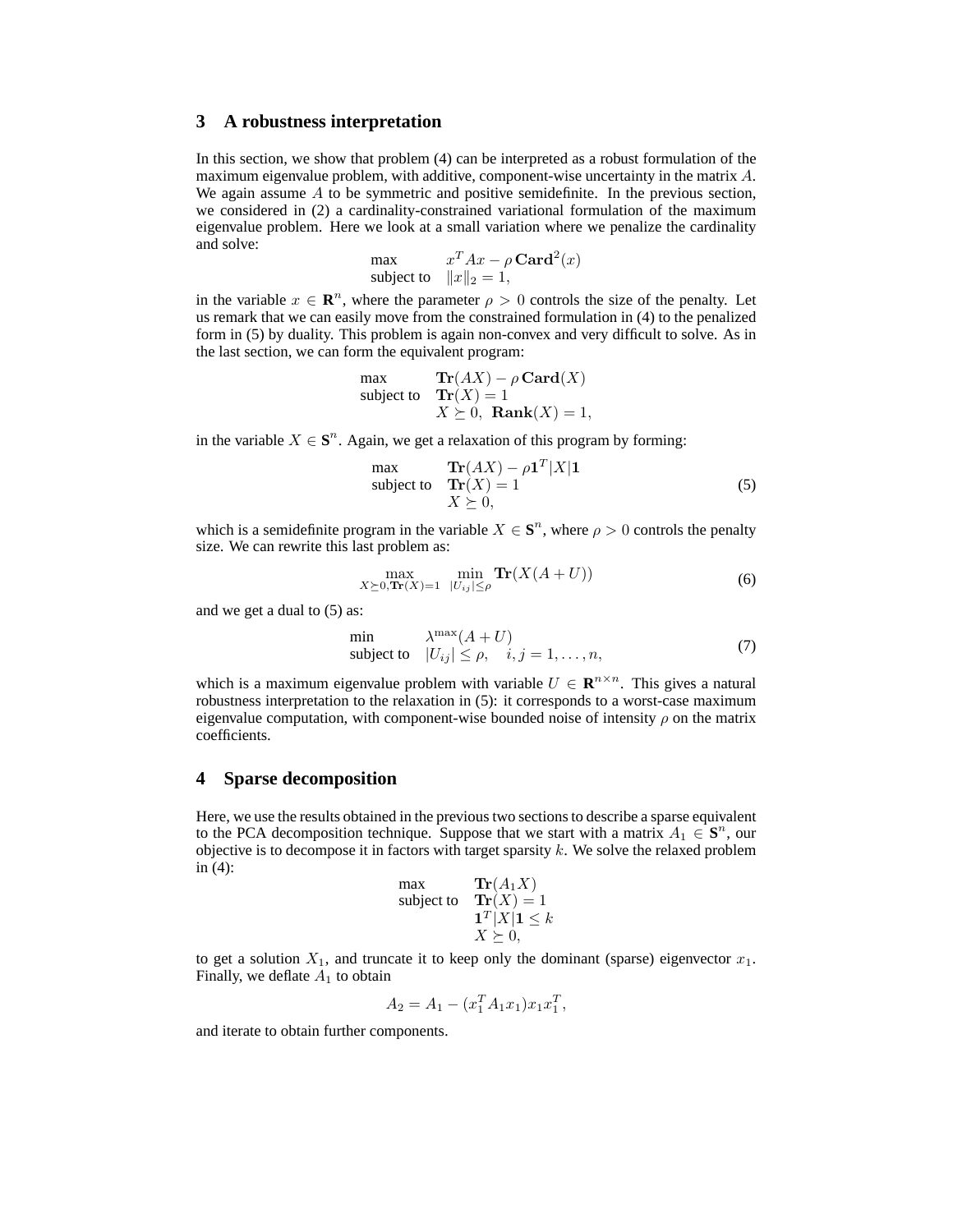The question is now: When do we stop the decomposition? In the PCA case, the decomposition stops naturally after  $\text{Rank}(A)$  factors have been found, since  $A_{\text{Rank}(A)+1}$  is then equal to zero. In the case of the sparse decomposition, we have no guarantee that this will happen. However, the robustness interpretation gives us a natural stopping criterion: if all the coefficients in  $|A_i|$  are smaller than the noise level  $\rho^*$  (computed in the last section) then we must stop since the matrix is essentially indistinguishable from zero. So, even though we have no guarantee that the algorithm will terminate with a zero matrix, the decomposition will in practice terminate as soon as the coefficients in A become undistinguishable from the noise.

# **5 Algorithms**

For problems of moderate size, our SDP can be solved efficiently using solvers such as SEDUMI [7]. For larger-scale problems, we need to resort to other types of algorithms for convex optimization. Of special interest are the recently-developed algorithms due to [8, 9]. These are first-order methods specialized to problems having a specific saddlepoint structure. It turns out that our problem, when expressed in the saddle-point form (6), falls precisely into this class of algorithms. Judged from the results presented in [9], in the closely related context of computing the Lovascz capacity of a graph, the theoretical complexity, as well as practical performance, of the method as applied to (6) should exhibit very significant improvements over the general-purpose interior-point algorithms for SDP. Of course, nothing comes without a price: for *fixed* problem size, the first-order methods mentioned above converge in  $O(1/\epsilon)$ , where  $\epsilon$  is the required accuracy on the optimal value, while interior-point methods converge in  $O(\log(1/\epsilon))$ . We are currently evaluating the impact of this tradeoff both theoretically and in practice.

## **6 Numerical results**

In this section, we illustrate the effectiveness of the proposed approach both on an artificial and a real-life data set. We compare with the other approaches mentioned in the introduction: PCA, PCA with simple thresholding, SCoTLASS and SPCA. The results show that our approach can achieve more sparsity in the principal components than SPCA does, while explaining as much variance. We begin by a simple example illustrating the link between k and the cardinality of the solution.

## **6.1 Controlling sparsity with** k

Here, we illustrate on a simple example how the sparsity of the solution to our relaxation evolves as k varies from 1 to n. We generate a  $10 \times 10$  matrix U with uniformly distributed coefficients in  $[0, 1]$ . We let v be a sparse vector with:

$$
v = (1, 0, 1, 0, 1, 0, 1, 0, 1, 0).
$$

We then form a test matrix  $A = U^T U + \sigma v v^T$ , where  $\sigma$  is a signal-to-noise ratio equal to 15 in our case. We sample 50 different matrices  $A$  using this technique. For each  $k$ between 1 and 10 and each  $\overline{A}$ , we solve the following SDP in (4). We then extract the first eigenvector of the solution  $X$  and record its cardinality. In Figure 1, we show the mean cardinality (and standard deviation) as a function of k. We observe that  $k + 1$  is actually a good predictor of the cardinality, especially when  $k + 1$  is close to the actual cardinality (5) in this case).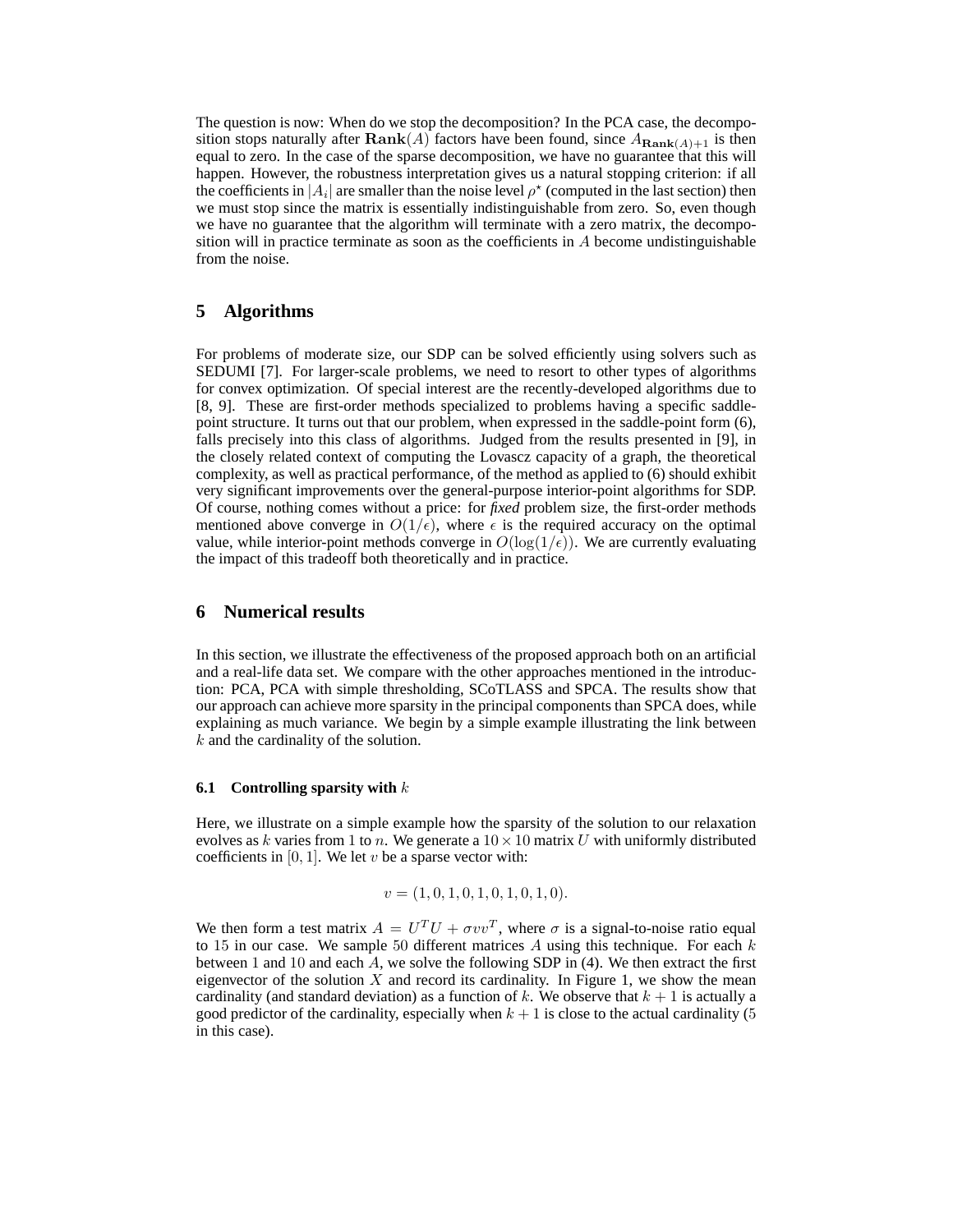

Figure 1: Cardinality versus  $k$ .

#### **6.2 Artificial data**

We consider the simulation example proposed by [5]. In this example, three hidden factors are created:

 $V_1 \sim \mathcal{N}(0, 290), V_2 \sim \mathcal{N}(0, 300), V_3 = -0.3V_1 + 0.925V_2 + \epsilon, \epsilon \sim \mathcal{N}(0, 300)$  (8) with  $V_1$ ,  $V_2$  and  $\epsilon$  independent. Afterwards, 10 observed variables are generated as follows:

$$
X_i = V_j + \epsilon_i^j, \ \epsilon_i^j \sim \mathcal{N}(0, 1),
$$

with  $j = 1$  for  $i = 1, 2, 3, 4$ ,  $j = 2$  for  $i = 5, 6, 7, 8$  and  $j = 3$  for  $i = 9, 10$  and  $\{\epsilon_i^j\}$ independent for  $j = 1, 2, 3, i = 1, \ldots, 10$ . Instead of sampling data from this model and computing an empirical covariance matrix of  $(X_1, \ldots, X_{10})$ , we use the exact covariance matrix to compute principal components using the different approaches.

Since the three underlying factors have about the same variance, and the first two are associated with 4 variables while the last one is only associated with 2 variables,  $V_1$  and  $V_2$ are almost equally important, and they are both significantly more important than  $V_3$ . This, together with the fact that the first 2 principal components explain more than 99% of the total variance, suggests that considering two sparse linear combinations of the original variables should be sufficient to explain most of the variance in data sampled from this model. This is also discussed by [5]. The ideal solution would thus be to only use the variables  $(X_1, X_2, X_3, X_4)$  for the first sparse principal component, to recover the factor  $V_1$ , and only  $(X_5, X_6, X_7, X_8)$  for the second sparse principal component to recover  $V_2$ .

Using the true covariance matrix and the oracle knowledge that the ideal sparsity is 4, [5] performed SPCA (with  $\lambda = 0$ ). We carry out our algorithm with  $k = 4$ . The results are reported in Table 1, together with results for PCA, simple thresholding and SCoTLASS  $(t = 2)$ . Notice that SPCA, DSPCA and SCoTLASS all find the correct sparse principal components, while simple thresholding yields inferior performance. The latter wrongly includes the variables  $X_9$  and  $X_{10}$  to explain most variance (probably it gets misled by the high correlation between  $V_2$  and  $V_3$ ), even more, it assigns higher loadings to  $X_9$  and  $X_{10}$  than to one of the variables  $(X_5, X_6, X_7, X_8)$  that are clearly more important. Simple thresholding correctly identifies the second sparse principal component, probably because  $V_1$  has a lower correlation with  $V_3$ . Simple thresholding also explains a bit less variance than the other methods.

## **6.3 Pit props data**

The pit props data (consisting of 180 observations and 13 measured variables) was introduced by [11] and has become a standard example of the potential difficulty in interpreting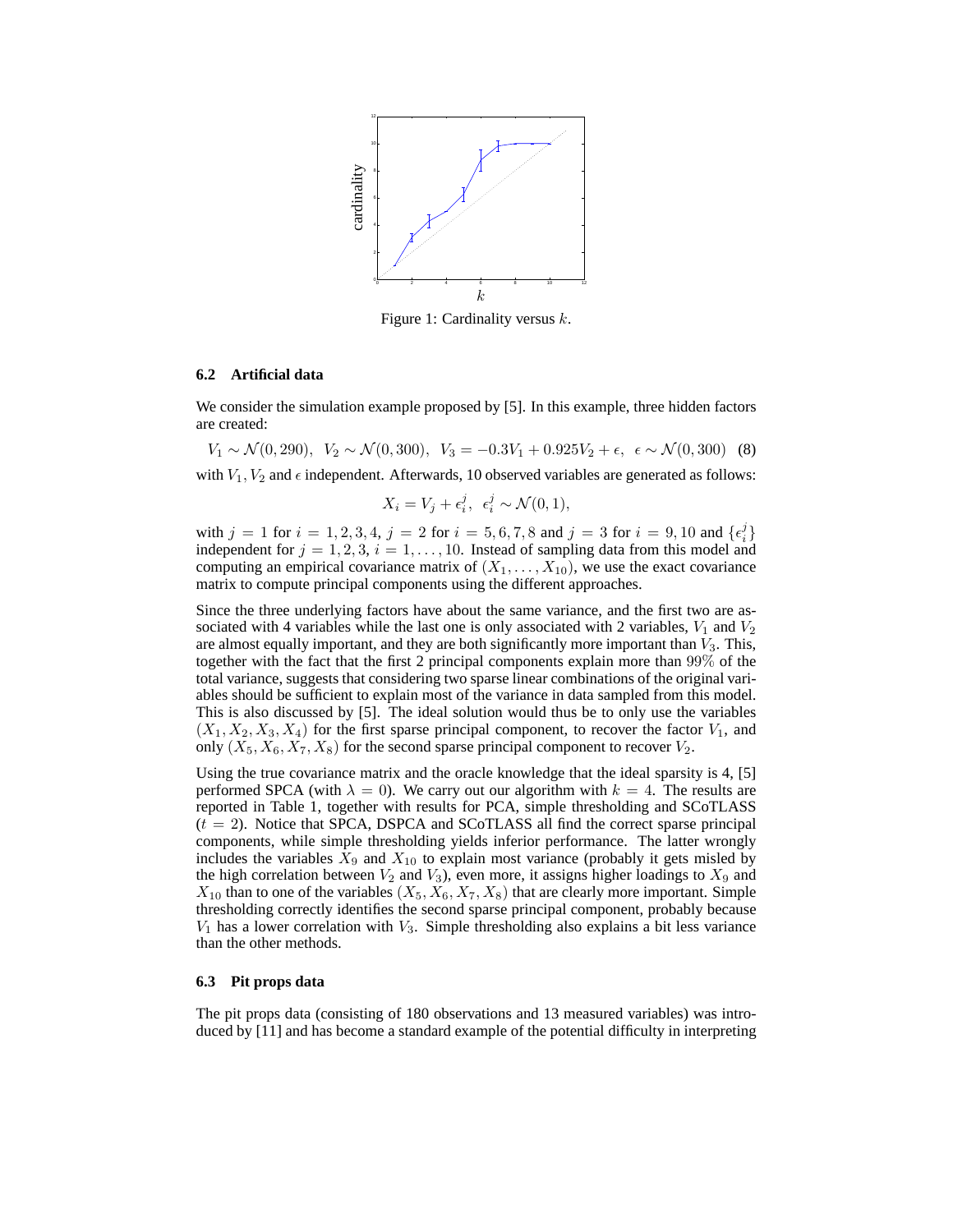Table 1: Loadings and explained variance for first two principal components, for the artificial example. 'ST' is the simple thresholding method, 'other' is all the other methods: SPCA, DSPCA and SCoTLASS.

|                                                                       |    |                                |                      |     |          |          |                                  |          |  |          | $X_1$ $X_2$ $X_3$ $X_4$ $X_5$ $X_6$ $X_7$ $X_8$ $X_9$ $X_{10}$ explained variance |
|-----------------------------------------------------------------------|----|--------------------------------|----------------------|-----|----------|----------|----------------------------------|----------|--|----------|-----------------------------------------------------------------------------------|
| 401. 401. 995. 995. 995. 995. 995. 116. 116. 116. 116. 116. PCA, PC1. |    |                                |                      |     |          |          |                                  |          |  |          | $60.0\%$                                                                          |
| 010. 010 010. 145 -.145 -.145 -.145 -.145 -.145 -.145 -.145 -.145     |    |                                |                      |     |          |          |                                  |          |  |          | 39.6%                                                                             |
| ST, PC1 0 0 0 0 0 0 0 0 -.497 -.497 -.503 -.503                       |    |                                |                      |     |          |          |                                  |          |  |          | 38.8%                                                                             |
| ST. PC2                                                               |    | $-0.5$ $-0.5$ $-0.5$ 0 0 0 0 0 |                      |     |          |          |                                  |          |  |          | 38.6%                                                                             |
| other. PC1                                                            |    | $\overline{0}$                 | $\Omega$<br>$\Omega$ |     |          |          | $0 \t .5 \t .5 \t .5 \t .5 \t 0$ |          |  | $\sim$ 0 | 40.9%                                                                             |
| other, PC2                                                            | .5 | $.5^{\circ}$                   |                      | - 5 | $\Omega$ | $\Omega$ | $\Omega$                         | $\Omega$ |  |          | 39.5%                                                                             |

principal components. [4] applied SCoTLASS to this problem and [5] used their SPCA approach, both with the goal of obtaining sparse principal components that can better be interpreted than those of PCA. SPCA performs better than SCoTLASS: it identifies principal components with respectively 7, 4, 4, 1, 1, and 1 non-zero loadings, as shown in Table 2. As shown in [5], this is much sparser than the modified principal components by SCoTCLASS, while explaining nearly the same variance (75.8% versus 78.2% for the 6 first principal components). Also, simple thresholding of PCA, with a number of non-zero loadings that matches the result of SPCA, does worse than SPCA in terms of explained variance.

Following this previous work, we also consider the first 6 principal components. We try to identify principal components that are sparser than the best result of this previous work, i.e., SPCA, but explain the same variance. Therefore, we choose values for  $k$  of 5, 2, 2, 1, 1, 1 (two less than those of the SPCA results reported above, but no less than 1). Figure 2 shows the cumulative number of non-zero loadings and the cumulative explained variance (measuring the variance in the subspace spanned by the first  $i$  eigenvectors). The results for DSPCA are plotted with a red line and those for SPCA with a blue line. The cumulative explained variance for normal PCA is depicted with a black line. It can be seen that our approach is able to explain nearly the same variance as the SPCA method, while clearly reducing the number of non-zero loadings for the first 6 principal components. Adjusting the first  $k$  from 5 to 6 (relaxing the sparsity), we obtain the results plotted with a red dash-dot line: still better in sparsity, but with a cumulative explained variance that is fully competitive with SPCA. Moreover, as in the SPCA approach, the important variables associated with the 6 principal components do not overlap, which leads to a clearer interpretation. Table 2 shows the first three corresponding principal components for the different approaches (DSPCAw5 for  $k_1 = 5$  and DSPCAw6 for  $k_1 = 6$ ).

|              |         |         |      |      |          |         |          | topdiam length moist testsg ovensg ringtop ringbud bowmax bowdist whorls clear knots diaknot |         |         |          |      |         |
|--------------|---------|---------|------|------|----------|---------|----------|----------------------------------------------------------------------------------------------|---------|---------|----------|------|---------|
| SPCA, PC1    | $-477$  | $-.476$ |      |      |          |         | $-.250$  | $-.344$                                                                                      | $-.416$ | $-.400$ |          |      |         |
| SPCA, PC2    |         |         | .785 | .620 | $\Omega$ |         | $\Omega$ | $-.021$                                                                                      |         |         | $\Omega$ | .013 |         |
| SPCA, PC3    |         |         |      |      | .640     | .589    | .492     |                                                                                              |         |         |          |      | $-.015$ |
| DSPCAw5, PC1 | $-.560$ | $-.583$ |      |      |          |         | $-.263$  | $-.099$                                                                                      | $-.371$ | $-.362$ |          |      |         |
| DSPCAw5, PC2 |         |         | .707 | .707 | 0        |         | 0        |                                                                                              |         |         |          |      |         |
| DSPCAw5, PC3 |         |         |      |      | 0        | $-.793$ | $-.610$  |                                                                                              |         |         |          |      | .012    |
| DSPCAw6, PC1 | $-491$  | $-.507$ |      |      |          | $-.067$ | $-.357$  | $-.234$                                                                                      | $-.387$ | $-.409$ |          |      |         |
| DSPCAw6, PC2 |         |         | .707 | .707 |          |         |          |                                                                                              |         |         |          |      |         |
| DSPCAw6, PC3 |         |         |      |      | 0        | $-.873$ | - 484    |                                                                                              |         |         |          |      | .057    |

Table 2: Loadings for first three principal components, for the real-life example.

# **7 Conclusion**

The semidefinite relaxation of the sparse principal component analysis problem proposed here appears to significantly improve the solution's sparsity, while explaining the same